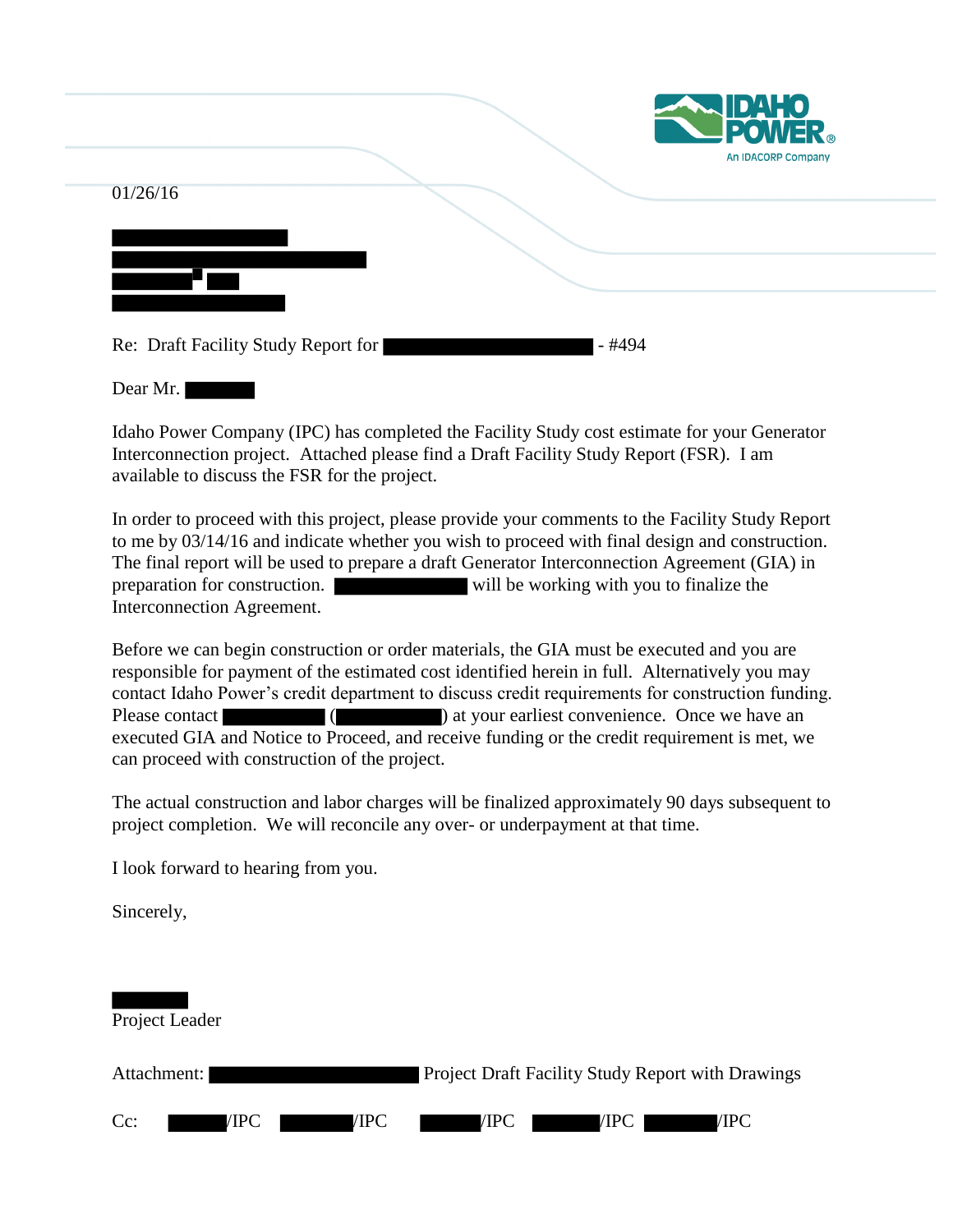

# **DRAFT Generator Interconnection Facility Study Report**

for the

**Project #494** for in **Lincoln, Idaho**

**01/26/16**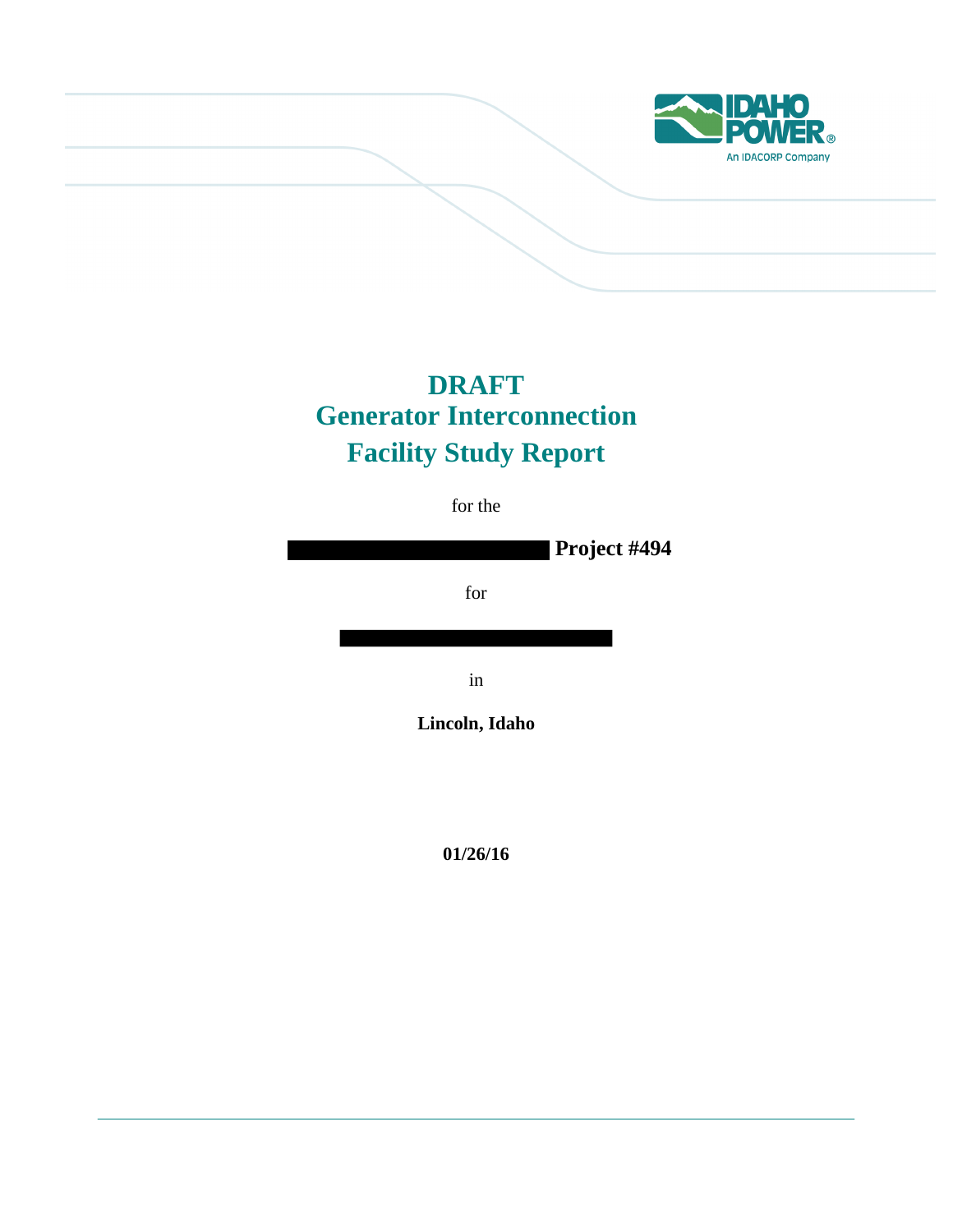# **DRAFT - FACILITY STUDY REPORT (FSR)**

# **Project #494 01/26/16**

## **1. General Facility Description**

("Seller") has stated that the proposed project will consist of a single 1.3 MW synchronous generator in Lincoln County, Idaho and connect to the 34.5 kV system on Idaho Power Company (IPC)'s ( ) distribution line. The total project output as studied is 1.3 MW.

Contact Information for Seller is as follows:



A Standard Generator Interconnection Agreement (the "GIA") under IPC's Open Access Transmission Tariff (OATT) or Schedule 72 between Seller and IPC – Delivery (Transmission Owner) for the **Project**, specifically Generator Interconnection Project # 494, will be prepared for this project. The GIA will be a definitive agreement that contains terms and conditions that supersedes this FSR.

#### **1.1 Interconnection Point**

The Point of Interconnection for the **Project** will be located on the **Project** will be located on the Seller side of the disconnect switch at approximate coordinates **and interval**, **near** near the intersection of and and , and  $\blacksquare$ , on the  $\blacksquare$ . The project is located within Lincoln, County Idaho. A work order map identifying the Point of Interconnection is attached (Appendix A). Additionally, a single line identifying the Point of Interconnection at X-## on Pole 4 is attached (Appendix B).

#### **1.2 Point of Change of Ownership**

The Point of Change of Ownership for the **Project** will be the same as the Interconnection Point.

#### **1.3 Customer's Interconnection Facilities**

The Seller will install generators, disconnect switches, distribution collector system, transformers, appropriate grounding measures, and associated auxiliary equipment. Seller will build facilities to the Point of Change of Ownership for the generator facility.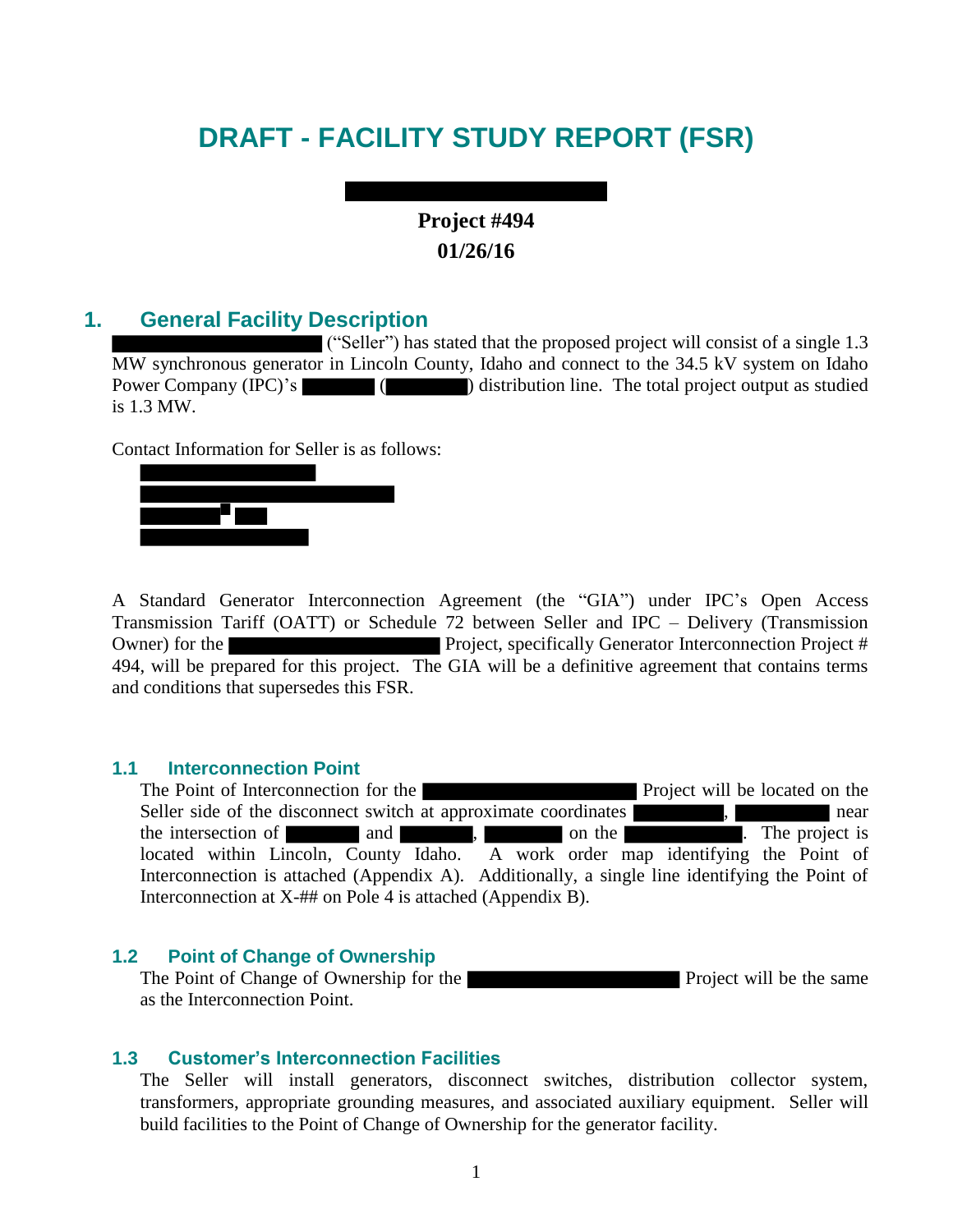## **1.4 Other Facilities Provided by Seller**

#### *1.4.1 Telecommunications*

In addition to communication circuits that may be needed by the Seller, the Seller shall provide the following communication circuits for IPC's use:

1. One POTS (Plain Old Telephone Service meeting the technical requirements of TR-NWT-000335:1993; NCI code 02LS2-2wire, loop start, 600 ohm) dial-up circuit for querying the revenue meter and protection relay at the generation interconnect site. The POTS line must be capable of supporting reliable sustained data communication at a minimum of 4800 bps with a modem using V.32bis modulation. If that minimum data rate is or becomes unattainable or unreliable, alternate circuits will be required - contact IPC for guidance.

The Seller shall provide the required communications circuits between the Interconnection site and IPC's operations points (i.e. EMS FEP location, etc.) specified by IPC. The communication circuits shall be DC powered (at the terminus locations and within the telecommunications provider's network) such that they will continue operation during a power outage for a minimum of 4 hours, and meet the specified reliability, bandwidth, and latency requirements. The Seller may choose to coordinate with a third party communications provider to provide the communications circuits and pay the provider's associated one time setup and periodic charges, or deliver the circuits using their own infrastructure, or a combination thereof. The communication circuits shall be terminated in an approved demarcation box (cable pairs shall be labeled accordingly) at a location approved by IPC. The communication circuits will need to be installed, tested and operational prior to the Seller being allowed to generate power into IPC's system. Note that installation by a third party communications provider may take several months and should be ordered in advance to avoid delaying the project.

The Seller or their third party communications provider may need to install communications equipment (i.e. batteries, multiplexers, etc) near each terminus of the required communications circuits. If this equipment is required, the Seller shall be responsible to install this equipment in facilities/locations that are not owned or operated by IPC. Note: Century Link and other third party communications providers typically have this type of equipment near IPC's operations points.

If high voltage protection is required by the local communications provider for the incoming cable, the high voltage protection assembly shall be engineered and supplied by the Interconnect Customer. Options are available for indoor or outdoor mounting. The high voltage protection assembly shall be located in a manner that provides IPC 24-hour access to the assembly for communications trouble-shooting of IPC owned equipment.

## *1.4.2 Ground Fault Equipment*

The Seller will install transformer configurations that are Grounded-WYE to Grounded-WYE. The Seller will limit the ground fault current to less than 20 amps as measured at the Interconnection Point.

#### *1.4.3 Easements*

The Seller will provide to IPC a surveyed (Metes & Bounds) legal description along with exhibit map for IPC's facilities. After the legal description has been delivered to IPC for review, IPC will supply to the Seller a completed IPC easement for signature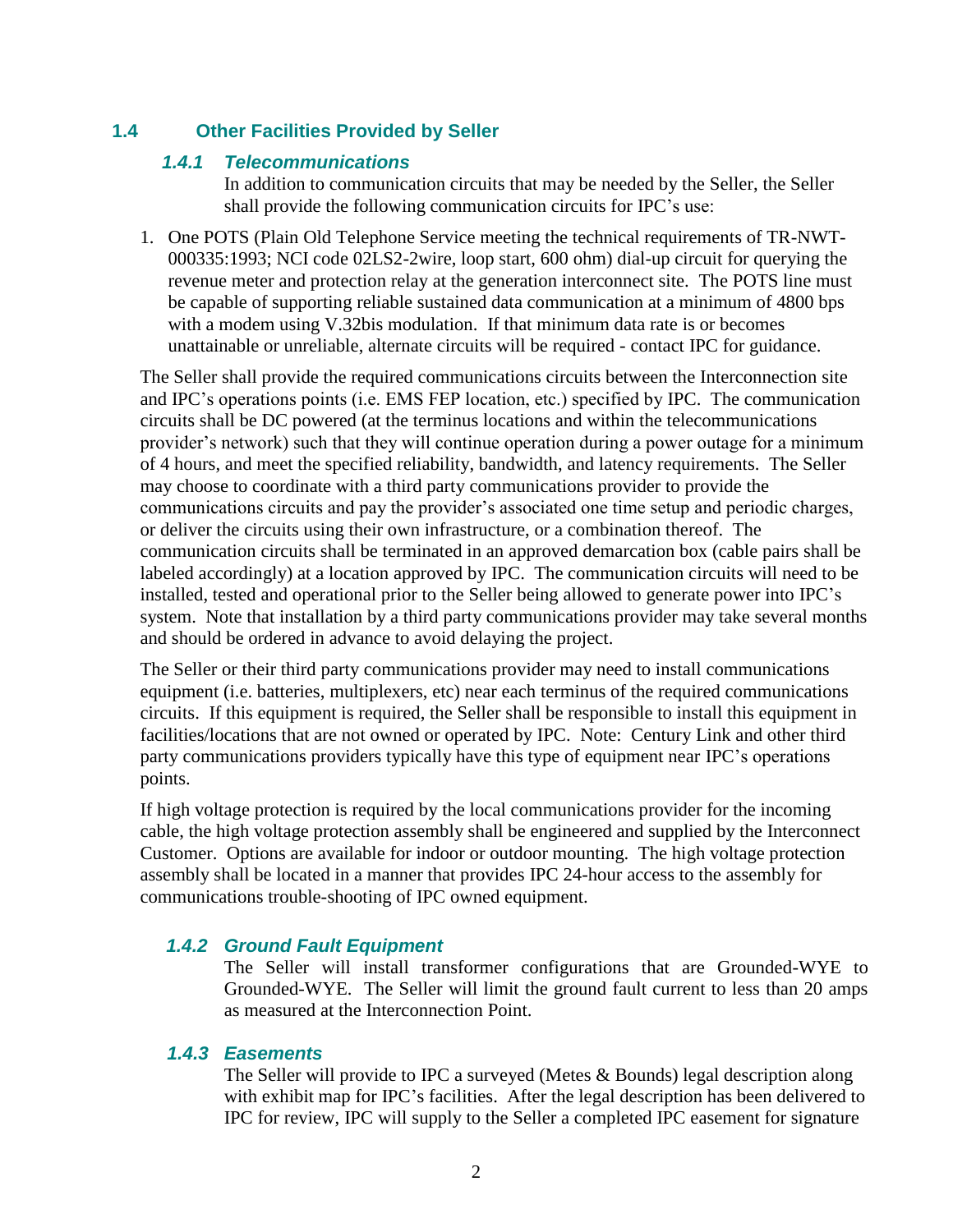by the land owner of record. Once the signatures have been secured, the Seller will return the signed easement to IPC for recording.

### *1.4.4 Local Service*

The Seller is responsible to arrange for local service to their site, as necessary.

## *1.4.5 Monitoring Information*

If the Seller requires the ability to monitor information related to the IPC recloser in the generation interconnection package they are required to supply their own communications circuit to the control box.

## **1.5 Idaho Power Company's Interconnection Facilities**

IPC will install a standard generation interconnection package that will connect to distribution feeder **[ ]**. If the Seller is going underground to the Point of Interconnection, IPC will include a pole riser for the Seller to install cables to interconnect to the IPC system. If the Seller is going overhead to the Point of Interconnection, it will be at a tension not to exceed the design tension specified by IPC.

The new interconnection package will include four distribution poles to mount a local service transformer, solid blade disconnects, primary metering package, recloser, relays, RTU, fuses and riser necessary for the package. The interconnection will be controlled by a SEL-421 line protection relay and a GE iBox RTU. The relay and RTU will be located in a pole mounted enclosure and will also contain a test switch (TS4), SLSS, dialup modem, DDS CSU/DSU, isolation interface, power supply, DC converter, control switch and surge protector.

Concrete barriers may be necessary to protect this equipment from local area traffic.

A 2" conduit will be installed alongside the underground primary to facilitate information exchange to the customer about the recloser. (The Seller is responsible for providing and installing the appropriate cable.)

## **2. Estimated Milestones**

These milestones will begin, and the construction schedule referenced below will only be valid, upon receipt of funding from Seller or its authorized third party no later than the date set forth below for such payment. IPC will not commit any resources toward project construction that have not been funded by Seller. Additionally, failure by Seller to make the required payments as set forth in this Study by the date(s) specified below may result in the loss of milestone dates and construction schedules set forth below. In the event that the Seller is unable to meet dates as outlined below, Seller may request an extension of the Operation Date of up to three (3) years. Seller's request will be evaluated by IPC to ensure Seller's request does not negatively impact other projects in IPC's Generator Interconnection Queue. Such extension will be allowed only if IPC determines, in its sole discretion, that the extension will not negatively impact other projects in IPC's Generator Interconnection Queue. Estimated milestones, which will be updated and revised for inclusion in the GIA in light of subsequent developments and conditions, are as follows: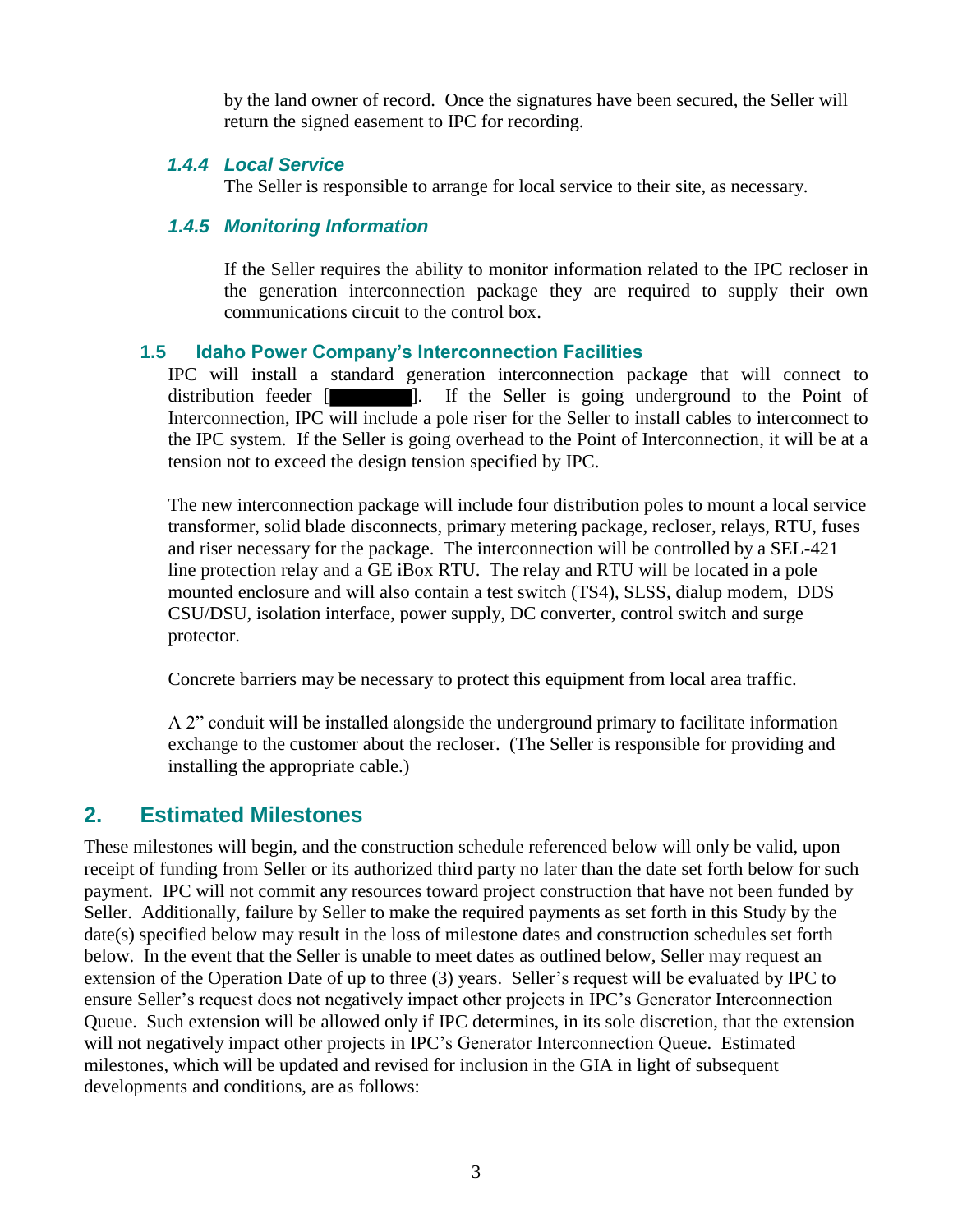| <b>Estimated Date</b> | <b>Responsible Party</b> | <b>Estimated Milestones</b>                                                                                                                                                             |
|-----------------------|--------------------------|-----------------------------------------------------------------------------------------------------------------------------------------------------------------------------------------|
| 02/26/16              | Seller                   | <b>Idaho Power receives Notice to Proceed and</b><br>construction deposit of \$287,136.00 or<br>arrangements acceptable to Idaho Power are<br>made with Idaho Power's Credit Department |
| 06/15/16              | Idaho Power              | <b>Idaho Power Engineering and Design</b><br>Complete                                                                                                                                   |
| 08/01/16              | <b>Idaho Power</b>       | Idaho Power Long Lead Material<br>Procured/Received                                                                                                                                     |
| 09/15/16              | Seller                   | Telecommunication circuits identified in<br>Section 1.4.1 are operational and provided to<br>the IPC site                                                                               |
| 10/31/16              | <b>Idaho Power</b>       | <b>Idaho Power Construction Complete</b>                                                                                                                                                |
| 11/30/16              | <b>Idaho Power</b>       | <b>Idaho Power Commissioning Complete</b>                                                                                                                                               |
| 11/30/16              | Idaho Power              | Notification from Idaho Power's Energy<br><b>Contracting Coordinator confirming First</b><br><b>Energy of Non-Firm Output</b>                                                           |
| TBD                   | Seller                   | Seller testing begins                                                                                                                                                                   |
| TBD                   | Idaho Power              | Notification from Idaho Power's Energy<br><b>Contracting Coordinator confirming Operation</b><br>Date (pending all requirements are met) of<br><b>Firm Network Resource Output</b>      |

IPC does not warrant or guarantee the foregoing estimated milestone dates, which are estimates only. These milestone dates assume, among other things, that materials can be timely procured, labor resources are available, and that outages to the existing transmission system are available to be scheduled. Additionally, there are several matters, such as permitting issues and the performance of subcontractors that are outside the control of IPC that could delay the estimated Operation Date. For purposes of example only, federal, state, or local permitting, land division approval, identification of Interconnection Facilities location, access to proposed Interconnection Facilities location for survey and geotechnical investigation, coordination of design and construction with the Seller, failure of IPC's vendors to timely perform services or deliver goods, and delays in payment from Seller, may result in delays of any estimated milestone and the Operation Date of the project. To the extent any of the foregoing are outside of the reasonable control of IPC, they shall be deemed Force Majeure events.

# **3. Operating Requirements**

IPC shall also provide requirements that must be met by the Seller prior to initiating parallel operation with IPC System.

The project is required to comply with the applicable Voltage and Current Distortion Limits found in IEEE Standard 519-1992 *IEEE Recommended Practices and requirements for harmonic Control in Electrical Power Systems* or any subsequent standards as they may be updated from time to time.. Voltage fluctuation at startup and during operation must be limited to less than 5% as measured at the Point of Interconnection.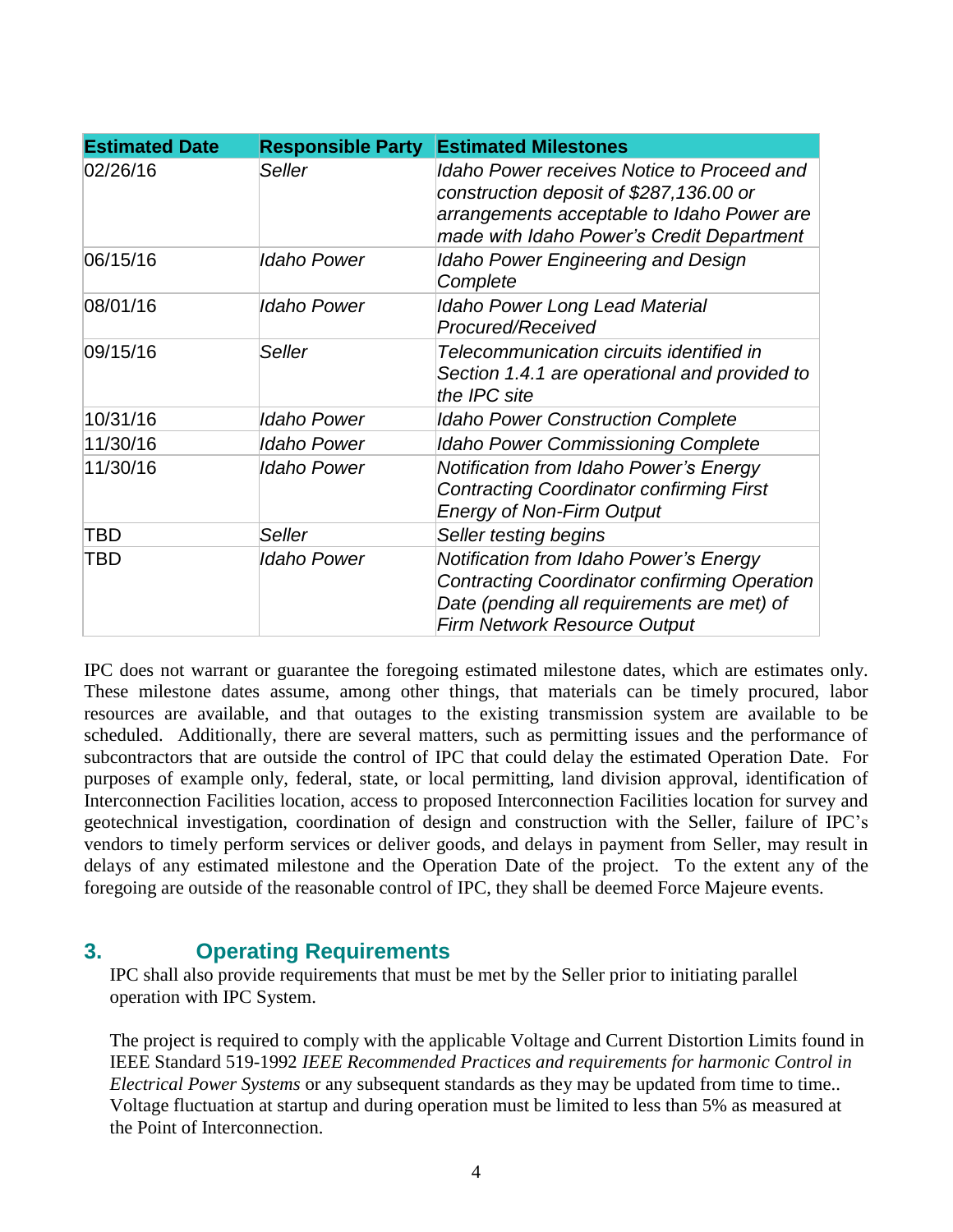**Low Voltage Ride Through**: The Project must be capable of riding through faults on adjacent section of the power system without tripping due to low voltage. It has been determined, through study, that the Project must be capable of remaining interconnected for any single phase voltage as low as 0.7 PU for 30 cycles, and for all three phase voltages as low as 0.8 PU for 30 cycles.

Seller will be able to modify power plant facilities on the Seller side of the Interconnection Point with no impact upon the operation of the transmission or distribution system whenever the generation facilities are electrically isolated from the system via the disconnect switch on Pole #4 of the POI four pole package and a terminal clearance is issued by IPC's Grid Operator.

#### **Frequency Response Requirements:**

Generator must be capable of providing Fast Frequency Response for both positive and negative frequency deviations from 60Hz ( +/- 0.036 Hz) for Bulk Electric System disturbances. The required frequency response will be linear for a deviation of 0 to +/- 0.1 Hz, a response of 0% to 3% of generator capacity, with a maximum required response of 3% of generator's full capacity for as long as the generator is able to provide support or the frequency deviation is reduced to within stated limits, whichever occurs first.

## **4. Reactive Power**

Project must be controlled to operate as a VAr neutral system with a  $\pm$ 

629 kVAr operating band.

IPC will determine the reactive power required to be supplied by IPC to the Seller, based upon information provided by the Seller. IPC will specify the equipment required on IPC's system to meet the Facility's reactive power requirements. These specifications will include but not be limited to equipment specifications, equipment location, IPC-provided equipment, Seller provided equipment, and all costs associated with the equipment, design and installation of IPC-provided equipment. The equipment specifications and requirements will become an integral part of this Agreement. IPC-owned equipment will be maintained by IPC, with total cost of purchase, installation, operation, and maintenance, including administrative cost to be reimbursed to IPC by the Seller. Payment of these costs will be in accordance with Schedule 72 and the total reactive power cost will be included in the calculation of the Monthly Operation and Maintenance Charges specified in Schedule 72.

## **Estimated Costs**

The following good faith estimates are provided in 2015 dollars and are based on a number of assumptions and conditions. IPC does not warrant or guarantee the estimated costs in the table below, which are estimates only and are subject to change. Seller will be responsible for all actual costs incurred in connection with the work to be performed by IPC and its agents, under the terms and subject to the conditions included in any GIA executed by IPC and Seller.